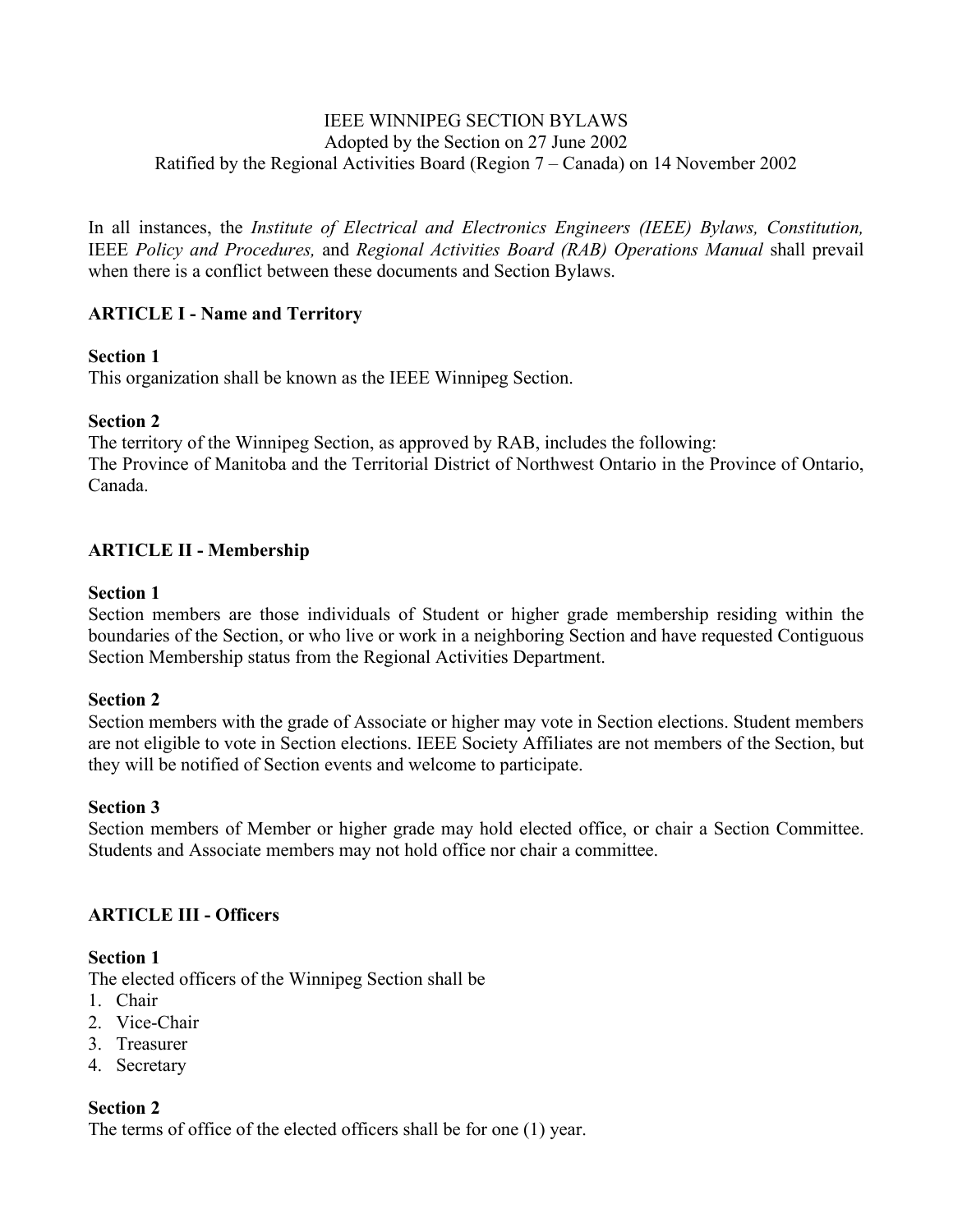### **Section 3**

Terms of office shall begin on 1 January. Outgoing officers shall continue until their successors are duly elected and take office. However, no officer may serve in the same position for more than two consecutive years.

# **Section 4**

Any vacancy occurring during the year shall be filled by a majority vote of the Section Executive Committee.

# **Section 5**

The duties of the elected officers shall be available from Regional Activities Department staff, in the RAB Operations Manual.

# **ARTICLE IV - Standing Committees**

# **Section 1**

The Standing Committees of the Section shall be as follows (responsibilities in parentheses) :

- 1. Audit (conduct an audit of financial records as kept by the Treasurer at least annually).
- 2. Awards (recommend recipients for awards that the Winnipeg Section administers)
- 3. Conference, Education & Program (co-ordinate and facilitate conferences, courses, seminars and technical programs within the Winnipeg Section's territory).
- 4. History and Archives (maintain archival records of Winnipeg Section minutes and other historical information as it relates to the Winnipeg Section and the IEEE at large)
- 5. Membership Development (promote membership in the IEEE. Promote understanding of the IEEE and the section to the members).
- 6. Publicity and Publications (publish and distribute information about the section and its activities).
- 7. Newsletter & E-Magazine Editor (collect articles, edit and publish the section newsletter to be distributed to Section members in September, January and May).
- 8. Web-Site Editor (edit and update the section web pages).
- 9. Nominations (recommend persons for election or appointment to officer and committee chair positions).
- 10. Inter-Society Relations (promote cooperation and communication between Winnipeg Section and other, related learned societies in the Winnipeg Section's territory).
- 11. Student Activities (coordinate activities with that of the student branch(es) in the Winnipeg section's territory, facilitate communications between the Winnipeg Section and the student branch(es) in the Winnipeg Section's territory).
- 12. Section and Chapter Development (promote the healthy growth of the Winnipeg Section and its Chapters, and coordinate Chapter development and maintenance).
- 13. Bylaws (maintain and communicate Winnipeg Section Bylaws)
- 14. G.O.L.D. Program (promote and coordinate Winnipeg Section activities for IEEE "Graduates of the Last Decade" (G.O.L.D.) program).
- 15. Professional Activities ()

# **Section 2**

The Chairs of the Standing Committees shall be appointed by the Section Chair with the approval of the Section Executive Committee, and their terms correspond to the term of office of the elected officers of the Section.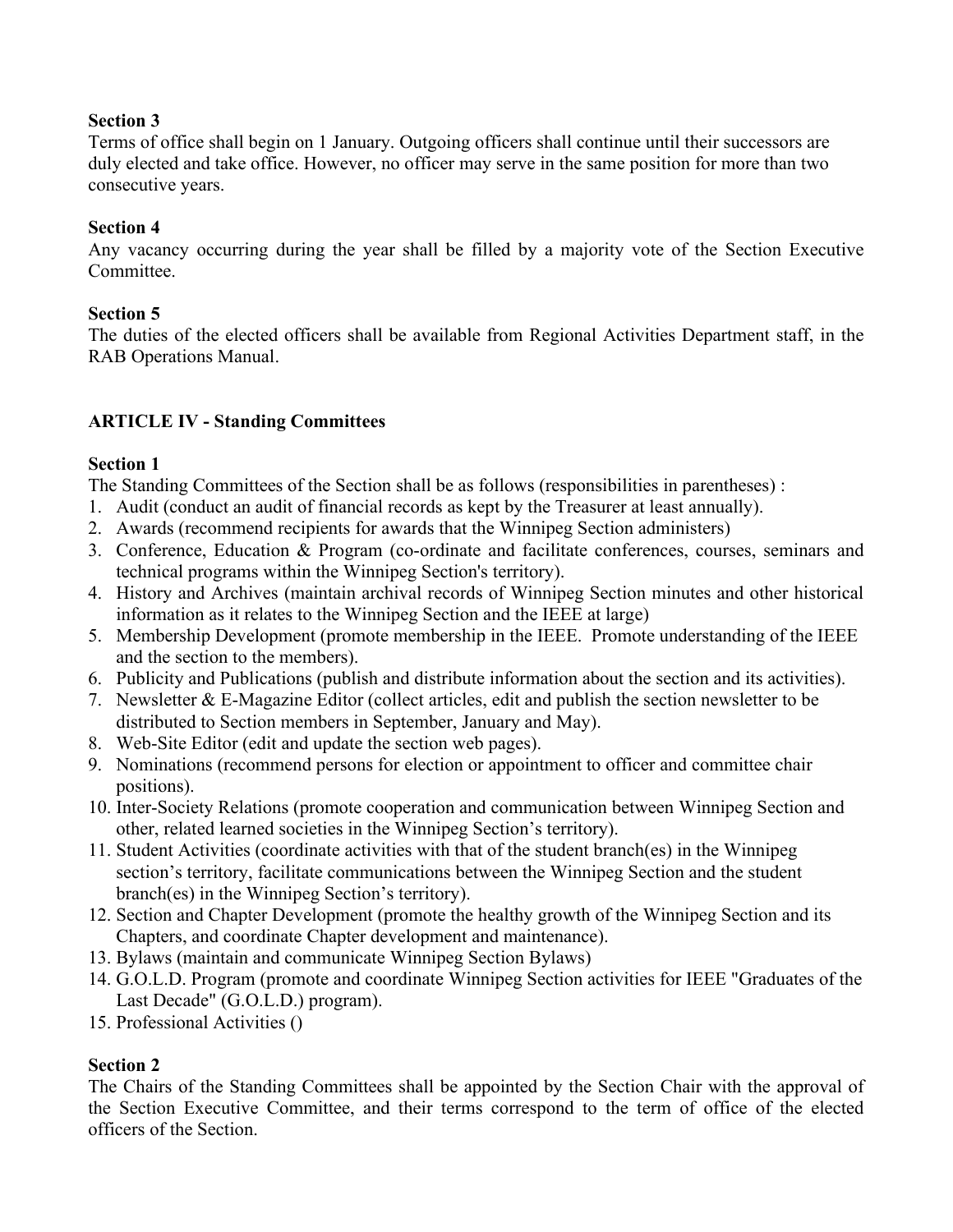### **Section 3**

Each Committee Chair shall appoint his/her Committee members, with the approval of the Section Executive Committee, and their terms are to be the same as the Chairs' end-of-term date.

### **Section 4**

The duties of the Standing Committees shall be printed in the RAB Operations Manual.

### **ARTICLE V - Management**

### **Section 1**

The management of the Section shall be by the Section Executive Committee which shall consist of the elected officers, the Past Section Chair and the following:

- 1. Chair of each standing committee
- 2. Chair of each IEEE Chapter and IEEE Affinity Group active within the Winnipeg Section
- 3. IEEE student branch counsellors within the Winnipeg Section
- 4. Chair of each IEEE Student Chapter and IEEE Student Branch active within the Winnipeg Section

The number of voting members elected must be at least one greater than those appointed. Chapter Chairs, as elected by their membership, are considered "elected" official, as is the Past Section Chair.

### **Section 2**

A majority of the Section Executive Committee which incorporates a majority of the elected officials shall constitute a quorum. A quorum shall be necessary for the Section Executive Committee to conduct the business of the Section.

### **Section 3**

Meetings of the Section Executive Committee ordinarily shall be held monthly and shall be called by the Section Chair or by a request of any three members of the Section Executive Committee.

### **Section 4**

The fiscal year of the Section shall be 1 January – 31 December.

# **ARTICLE VI - Nomination and Election of Officers**

### **Section 1**

A Nominating Committee consisting of three (3) or more members, not then officers of the Section, nor intending to stand as candidates for office, shall be appointed by the Section Chair with the approval of the Section Executive Committee. If available to do so, the Past Section Chair will serve as Chair of the Nominating Committee.

### **Section 2**

The nominations of the Nominating Committee shall be announced to the Section membership and, following this, a minimum of 28 days allowed for additional nominations by petition. To be valid, the petition must be signed by 1% of the Section's voting membership or three (3) members whichever is greater.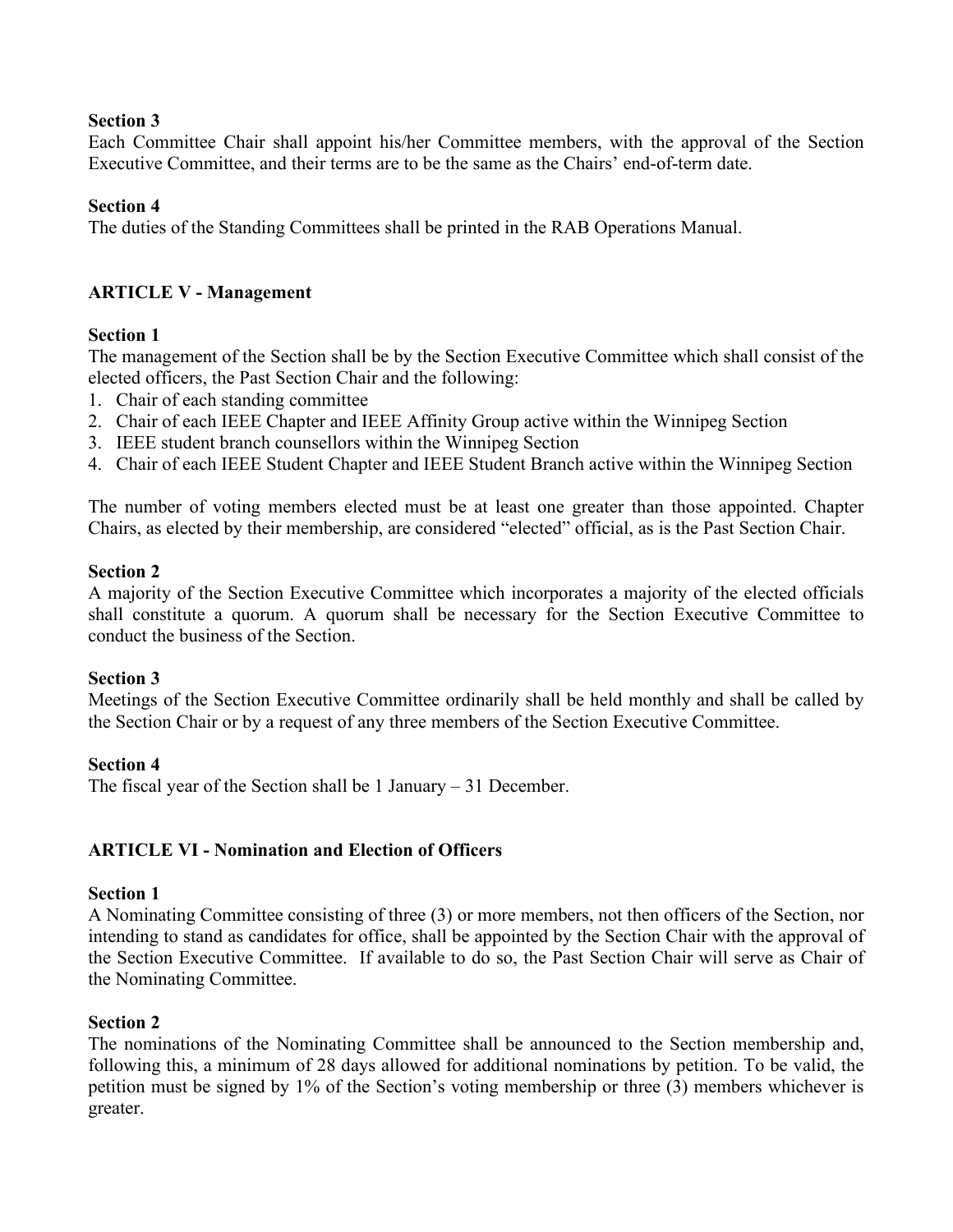### **Section 3**

If only one nomination is made for each office, the election shall be declared by acclamation at a meeting of the Section general membership, or the Section Executive Committee. If additional nominations are made, election shall be made by ballot, mailed or made available on the Internet to the membership with the vote counted by a Tellers Committee appointed by the Section Chair.

### **Section 4**

| The timetable for this procedure is as follows:                         |                            |
|-------------------------------------------------------------------------|----------------------------|
| Appointment of Nominating Committee:                                    | No later than June 30      |
| Announcement of Nominations:                                            | No later than September 30 |
| Close nominations by petition:                                          | No Later than October 15   |
| Hold election:                                                          | No later than December 15  |
| If required, a ballot shall be mailed prior to No later than October 31 |                            |

### **Section 5**

A plurality of the votes cast shall be necessary for election.

### **ARTICLE VII - Finances**

#### **Section 1**

Without prior authorization of the IEEE Executive Committee, Section funds can be used only for normal operations of the Section. Those activities which fall outside of normal operations include donations, establishment of scholarship funds, and investment of funds outside of the IEEE Investment Program. Additional information is available from IEEE Financial Services Staff.

### **Section 2**

All expenditures of Section funds must be approved by the Section Executive Committee.

#### **Section 3**

The Section Treasurer, Section Chair, Past Section Chair and/or Designate of the Section Chair as approved by the Section Executive Committee shall be authorized to draw funds as approved by the Section Executive Committee.

#### **Section 4**

If permitted by government and banking regulations, all unit bank accounts will provide for the signature authority of the IEEE Staff Director, Financial Services.

### **ARTICLE VIII – Subunits**

#### **Section 1**

The Section shall encourage the formation of subunits, including Society Chapters and Affinity Groups. The Section shall support the efforts of subunits to serve the members.

### **Section 2**

Management of the subunit will be undertaken by the Section and governed as detailed in these bylaws, including financial activity where appropriate, as well as officer and election activity.